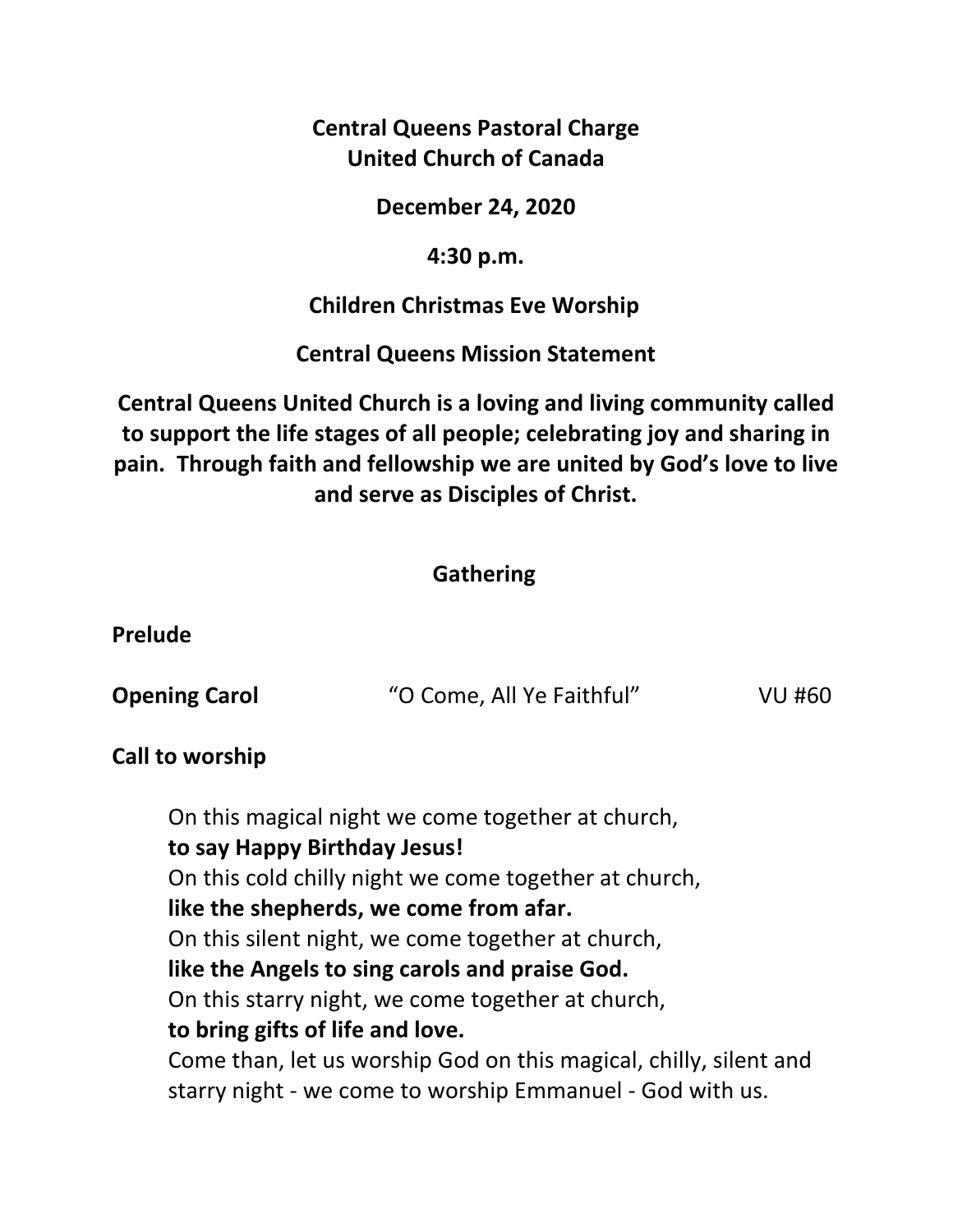**Carol Carol 1988 Carol Carol WE The Virgin Mary Had a Baby Boy" VU #73** 

#### **Lighting of Advent Candle**

- Voice 1: Love-shine, your moment has come. In the darkness of the womb you waited. Bathed in the balm of the star, you rest. Into a world sorely in need of your light, you are born.
- Voice 2: When you knock on our door looking for room, may we welcome you. Like the Herald of your birth, call us to share your good news first with those who are poor, excluded and afraid.  **The light shines in the darkness and the darkness cannot put it out.**

*Light the Christ candle and all four advent candles.* 

- Voice 1: The love of heaven has come to earth.
- Voice 2: The call of Christ begins in a baby's cry. Listen and respond.

 **We light the Christ candle. May it light the way.** 

#### **Prayer of Approach**

**Hi Jesus! Thank you for inviting us to your birthday party! We are very excited to be here. We love singing carols about your birth and hearing stories about angels, shepherds and magi who came to visit you. We are like those people - we come to visit you this night in wonder, awe and praise. Although there are**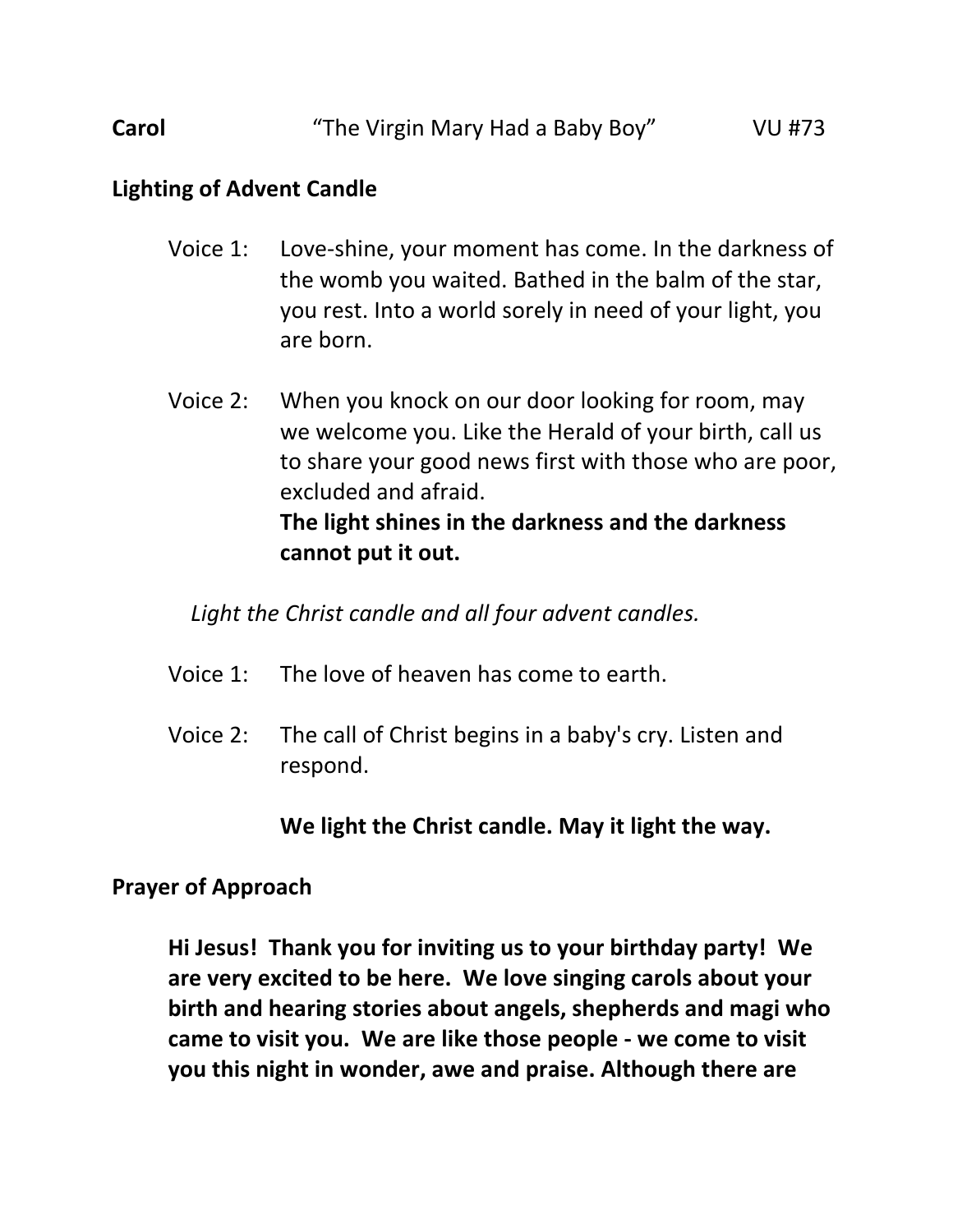| lots of gifts, the best gift you give us, and what we can give each<br>other is the gift of our love. Amen. |                                                                                                                                                                                                                                                                                              |               |  |  |
|-------------------------------------------------------------------------------------------------------------|----------------------------------------------------------------------------------------------------------------------------------------------------------------------------------------------------------------------------------------------------------------------------------------------|---------------|--|--|
| Carol                                                                                                       | "Gentle Mary Laid Her Child"                                                                                                                                                                                                                                                                 | <b>VU #46</b> |  |  |
|                                                                                                             | <b>The Word</b>                                                                                                                                                                                                                                                                              |               |  |  |
| The Story of Jesus Birth - Video Presentation                                                               |                                                                                                                                                                                                                                                                                              |               |  |  |
| Carol                                                                                                       | "What Child is This"                                                                                                                                                                                                                                                                         | <b>VU #74</b> |  |  |
|                                                                                                             | For all the World<br><b>A Christmas Story</b>                                                                                                                                                                                                                                                |               |  |  |
| The Response                                                                                                |                                                                                                                                                                                                                                                                                              |               |  |  |
| Anthem                                                                                                      |                                                                                                                                                                                                                                                                                              |               |  |  |
| <b>Offering</b>                                                                                             |                                                                                                                                                                                                                                                                                              |               |  |  |
| <b>Prayers</b>                                                                                              |                                                                                                                                                                                                                                                                                              |               |  |  |
| <b>Blessing</b>                                                                                             |                                                                                                                                                                                                                                                                                              |               |  |  |
|                                                                                                             | To you is born this night a Saviour who is Christ the Lord.<br>May the love of the Christ child embrace you;<br>the joy of the Christ child fill your heart.<br>May the peace of the Christ child give you rest,<br>and the hope of the Christ child guide you into your year ahead.<br>Amen |               |  |  |
| <b>Hymn</b>                                                                                                 | "Silent Night, Holy Night"                                                                                                                                                                                                                                                                   | VU #67        |  |  |
|                                                                                                             | Candles will be lit                                                                                                                                                                                                                                                                          |               |  |  |